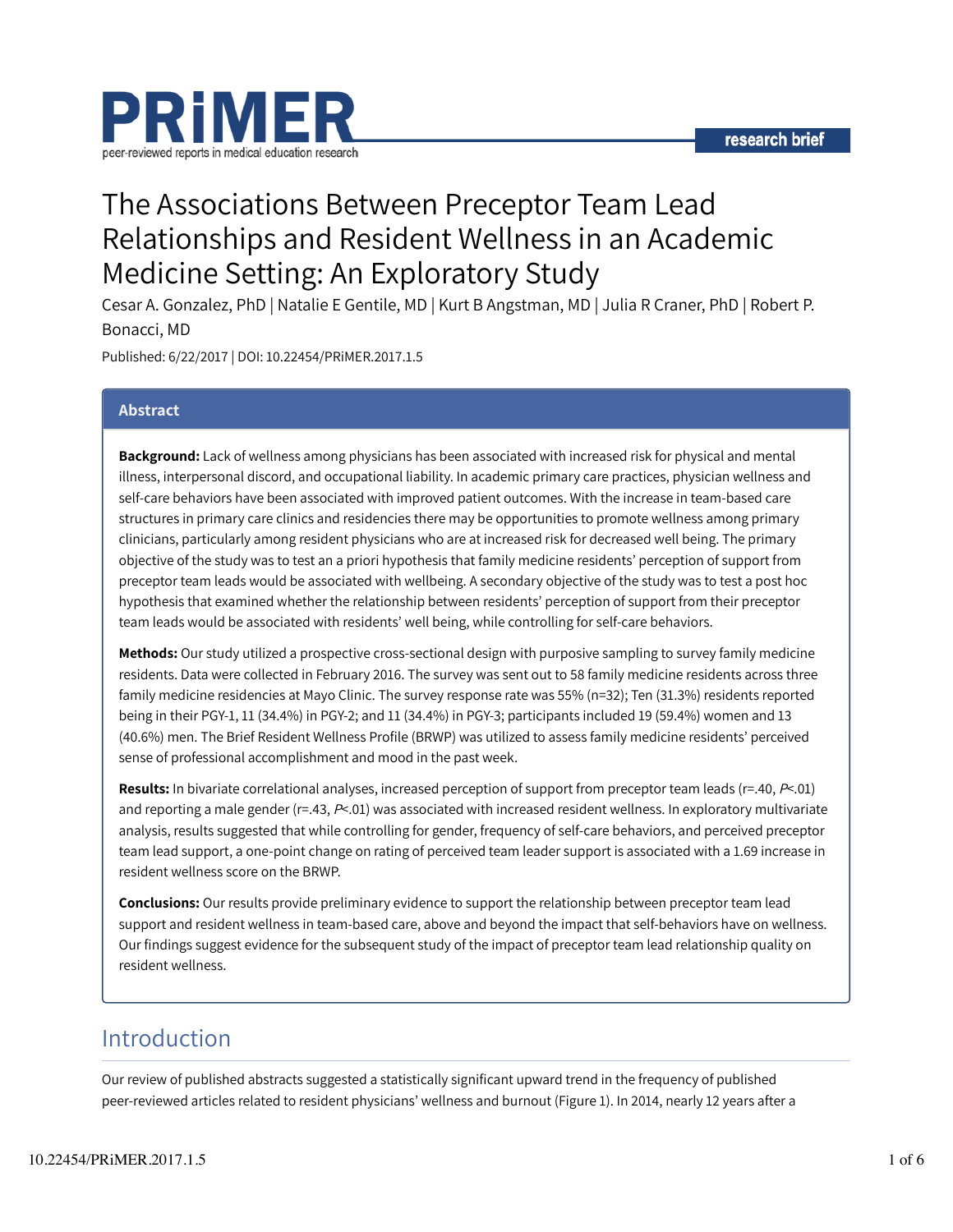significant increase in the frequency of peer reviewed articles on the topic of resident wellness, and after the first published expert consensus statement specific to identifying depression and suicide among physicians,<sup>1</sup> the Quadruple Aim was introduced. $^{2,3}$  The Quadruple Aim promotes the goal of supporting increased quality health care and access and reducing health care costs by prioritizing the health and wellness of health care clinicians and staff.<sup>3</sup> Lack of wellness among physicians has been associated with increased risk for physical and mental illness, interpersonal discord, and occupational liability while self-care behaviors were directly associated with physician well being as well as professional accomplishment and satisfaction.<sup>4-8</sup> Furthermore, burnout and dissatisfaction among physicians is linked with the future reduction of work hours spent on providing patient care and is estimated to account for approximately 1% of the reduction in the professional effort of the physician workforce in the United States.<sup>9,10</sup> In conjugation with the projection that estimates that by 2025 there will be shortage between 14,900 and 35,600 physicians in primary care, $^{\rm 11}$  identifying and resolving issues that may contribute to burnout and dissatisfaction represents an important avenue for research and improvement efforts.

In an attempt to meet the Triple Aim, there has been an increase in team-based care structures in primary care clinics and residencies.<sup>12</sup> In nonacademic primary care clinics, team-based care is linked with increased career satisfaction and physician wellness; accordingly, self-care behaviors are associated with improved patient health outcomes;<sup>13-16</sup> self-care behaviors are directly associated with physician wellbeing in addition to increased sense of professional accomplishment and satisfaction.<sup>4-8</sup> Among academic medical practices, dissatisfaction with clinical faculty is associated with burnout.<sup>17</sup> Surprisingly, the associations between wellness and self-care behaviors among physicians-in-training in team-based care in academic clinical practice has not been evaluated. However, prior research, suggests that there may be opportunities to promote wellness among health care clinicians through team-based care.<sup>16,18,19</sup> In academic primary care practices, however, it remains unclear how to best promote wellness in a resident physician population.<sup>20</sup> In addition, specific factors that are associated with wellness in a team-based care environment, such as clinical faculty support, have not yet been examined.

The aim of this study was to test an exploratory hypothesis about whether family medicine residents' perception of support from their team preceptor would predict wellbeing, above and beyond self-care behaviors.

### Methods

Our study utilized a prospective cross-sectional design with purposive sampling to survey family medicine residents' demographics, self-care behaviors, perceived support from team preceptor, and their associations to resident wellness. Data for this study were collected in February 2016 across three family medicine residencies at Mayo Clinic in Minnesota, Wisconsin, and Florida. The study was deemed exempt by the Institutional Review Board at Mayo Clinic.

The survey was sent out to 58 family medicine residents across three family medicine residencies at Mayo Clinic. Out of the 39 residents that accessed the survey, 32 residents completed all measures. The response rate to our survey was 55%. Ten (31.3%) residents reported being in their PGY-1, 11 (34.4%) in PGY-2; and 11 (34.4%) in PGY-3; participants included 19 (59.4%) women and 13 (40.6%) men.

#### Measures

Self-Care Behaviors. The Mindful Self-Care Scale (MSCS) <sup>21</sup> is a 33-item scale that was administered to assess level of self-care behaviors among residents. The MSCS asked residents to rate the frequency of self-care behavior in the past week. Responses to the items are on a 5-point Likert scale and range from 1 (Never or 0 days) to 5 (Regularly or 6 to 7 days); relevant reverse coding was implemented. Responses to all items were totaled, with higher scores representing increased frequency of self-care behaviors.

Team Preceptor Support. A five-item questionnaire was developed to assess levels of family residents' perceived level of team preceptor trust and support. The items were on a 7-point Likert scale from 1 (Strongly Disagree) to 7 (Strongly Agree) and included statements such as, "My team leader and I have a good working relationship." and "I trust my team leader." Responses to the five items were averaged, with higher scores indicating higher levels of perceived trust and support from the family medicine residents' team leader.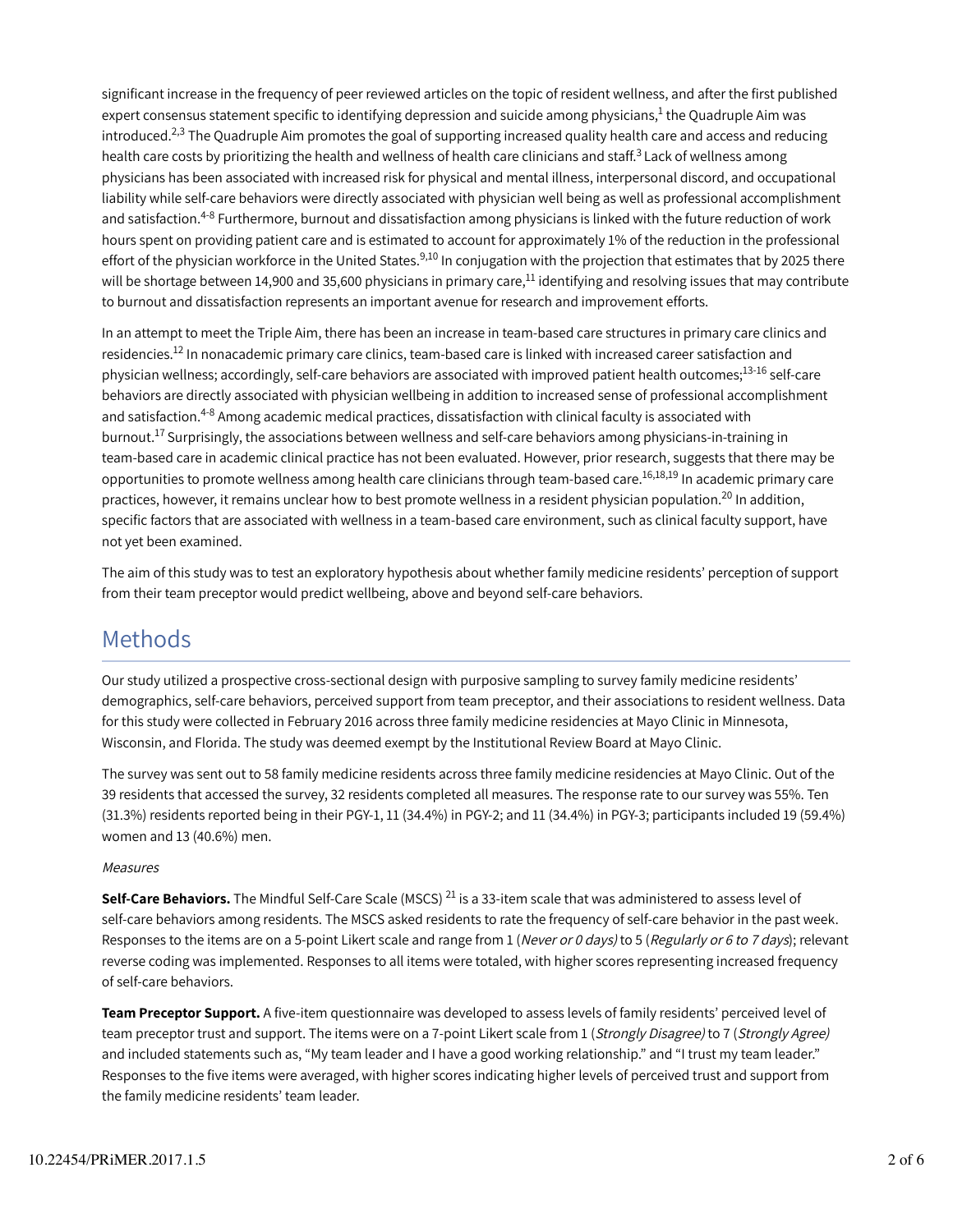Resident Wellness. The Brief Resident Wellness Profile (BRWP)<sup>22</sup> was utilized to assess family medicine residents' perceived sense of professional accomplishment and mood in the past week. The BRWP is a 6-item instrument that asks residents to rate themselves on a 5-point Likert scale ranging from 1 (never) to 5 (always). Responses to all six items were summed to generate a total score, with higher scores on the BRWP indicating higher levels of resident wellness. The BRWP was chosen because the brief nature of this instrument minimizes time burden for participants and it is available for use without additional costs. Further, the BRWP assesses general wellbeing rather than a single specific construct

## Results

#### Data Analysis

Descriptive and psychometric properties of all measures are included in Table 1. Results of the bivariate correlations between gender, postgraduate year, self-care behaviors, and perceived support from team preceptor, and resident wellness are on Table 2. Unstandardized (b) and standardized ( $\beta$ ) regression coefficients are reported. We also reported two-tailed p values (two-sided), with values less than .05 as the threshold for statistical significance. Evaluation of the statistical assumptions for multiple regression did not find evidence against normality, multicollinearity, or auto-correlation, or significant homoscedasticity. Data were analyzed using the software package *Psych <sup>23</sup>* for the statistical software, *R* (version 3.2.5).<sup>24</sup>

## Conclusion

Results of our study provided preliminary evidence for our hypothesis that posited an association between residents' report of having a supportive team preceptor and resident wellness, above and beyond self-care behaviors. Our study highlight the potential importance of supportive relationships within care teams on resident wellness. Our findings suggests that team leads may benefit from specific training on fostering supportive relationships with supervisees in the context of their leadership position and team-based care, as well as ongoing feedback from residents. Furthermore, residents may benefit from training during residency in order to promote a culture of supportive team leadership in the future.

Major limitations of our study include the cross-sectional nature of our data and the small sample size, both which significantly limit our power to detect smaller effect sizes and increase the risk for Type I and Type II errors and limit the generalizability of our findings. Given the exploratory nature of the current study, additional research is warranted to examine and replicate the nature of the relationship between preceptor team lead support and resident wellness in a larger sample. Furthermore, the causality of these relationships cannot be determined based on this cross-sectional design. Future research utilizing longitudinal and/or experimental designs would be helpful to clarify the direction of the relationship between variables.

In order to improve the quality and cost-effectiveness of healthcare and to support the Quadruple Aim, it is important to attend to understanding modifiable pathways that have the potential to increase the wellness of healthcare providers in team-based care. The current study suggests that among family medicine residents in an academic medical setting working in team-based care, positive relationships with their preceptor team-lead is associated with residents' wellbeing, beyond that of self-care behaviors. Although the focus of this study was on relationships with preceptor team leads, future research should also be conducted to explore additional relationships within care teams in academic medical settings (eg, with peers, support staff, interdisciplinary team members) and their influence on resident wellness.

# Tables and Figures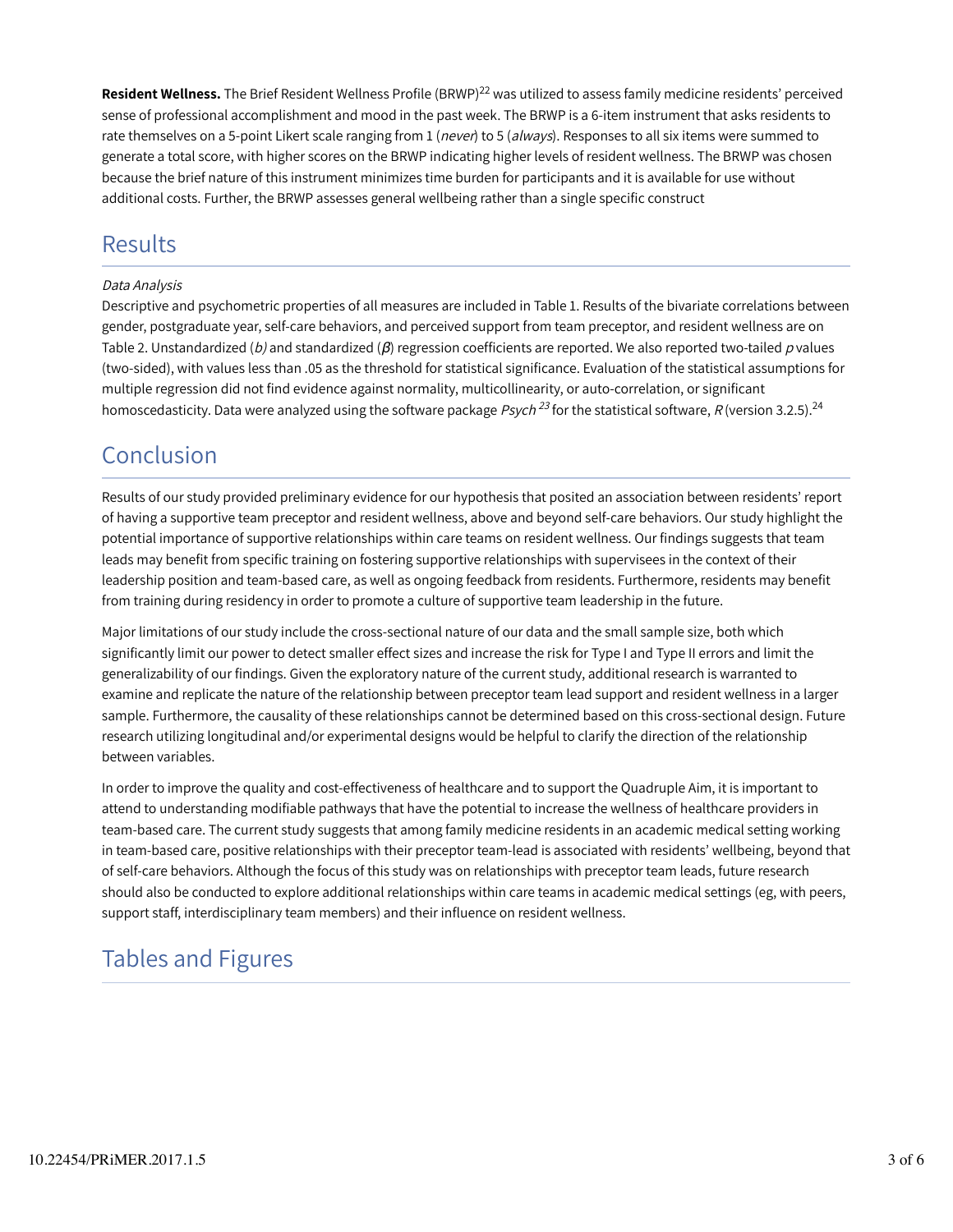



Table 1. Descriptive Statistics for Study Measures.

| <b>Measures</b>                | M(SD)         | 95% CI of M     | Mdn  | <b>Observed</b><br>Range | <b>Theoretical</b><br>Range | Cronbach's a [95% CI] |
|--------------------------------|---------------|-----------------|------|--------------------------|-----------------------------|-----------------------|
| Mindful Self-Care Scale        | 100.5 (18.90) | [93.95, 107.05] | 99.5 | 70 to 154                | 33 to 165                   | .91 [.86, .95]        |
| <b>Team Lead Relationship</b>  | 5.93(0.86)    | [5.64, 6.22]    | 6    | 4 to 7                   | 1 to 7                      | .92 [.87, .96]        |
| <b>Brief Resident Wellness</b> | 21.26 (3.40)  | [20.13, 22.39]  | 22   | 13 to 30                 | 5 to 35                     | $.83$ [.72, .90]      |

Table 2. Kendall's Tau-b Bivariate Correlation Coefficients for Study Variables

| <b>Study Variable</b>                  | Gender | Postgraduate<br>Year | <b>Mindful Self-Care</b><br><b>Scale</b> | <b>Team lead</b><br><b>Relationship</b> | <b>Brief Resident</b><br><b>Wellness Profile</b> |
|----------------------------------------|--------|----------------------|------------------------------------------|-----------------------------------------|--------------------------------------------------|
| Gender <sup>a</sup>                    |        | $-.05$               | $-.10$                                   | .20                                     | $.43**$                                          |
| Postgraduate year                      |        |                      | .18                                      | $-0.06$                                 | .19                                              |
| Mindful Self-Care Scale                |        |                      |                                          | .02                                     | .21                                              |
| <b>Team Lead Relationship</b>          |        |                      |                                          |                                         | $.40**$                                          |
| <b>Brief Resident Wellness Profile</b> |        |                      |                                          |                                         |                                                  |

<sup>a</sup>Gender Coded as: 0=Female; 1=Male. \*P<.05, \*\* P<.01.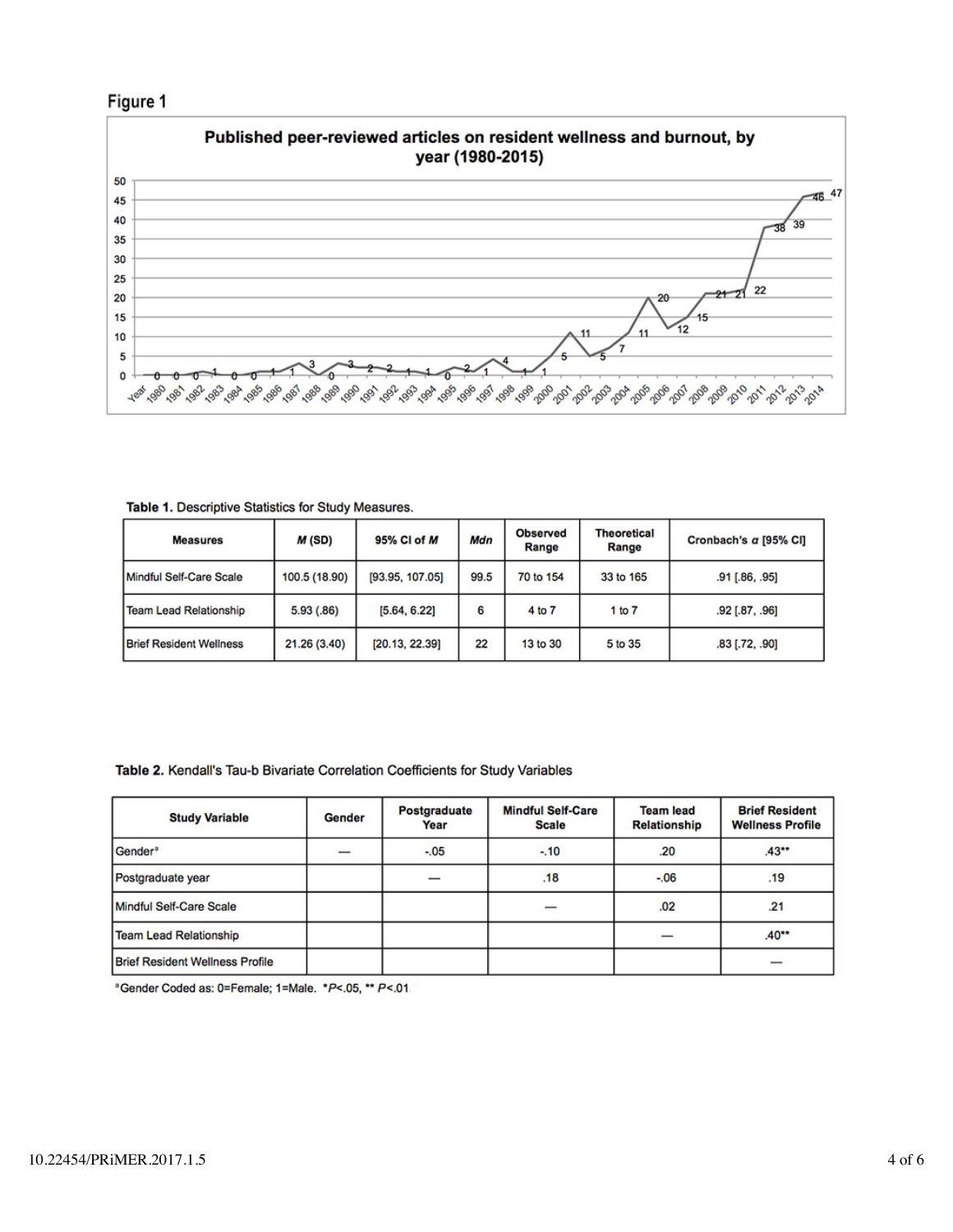|                                | <b>Coefficients</b> |      |                  |         |       | <b>Model Statistics</b> |         |  |
|--------------------------------|---------------------|------|------------------|---------|-------|-------------------------|---------|--|
| <b>Variable</b>                | ь                   | β    | 95% Cl of b      | P Value | $R^2$ | Change in $R^2$         | P Value |  |
| Step 1                         |                     |      |                  |         | .21   |                         | .035    |  |
| Postgraduate year              | .99                 | .24  | $[-0.45, 2.43]$  | .169    |       |                         |         |  |
| Gender <sup>a</sup> (male)     | 2.89                | .42  | [0.53, 5.26]     | .018    |       |                         |         |  |
| Step 2                         |                     |      |                  |         | .34   | .13                     | .027    |  |
| Postgraduate year              | .75                 | .18  | $[-0.62, 2.10]$  | .273    |       |                         |         |  |
| Gender (male)                  | 3.16                | .46  | [0.94, 5.38]     | .007    |       |                         |         |  |
| <b>Mindful Self-Care Scale</b> | .07                 | .37  | [0.01, 0.13]     | .027    |       |                         |         |  |
| Step 3                         |                     |      |                  |         | .50   | .16                     | .007    |  |
| Postgraduate year              | 0.66                | 0.16 | $[-5.50, 11.35]$ | .268    |       |                         |         |  |
| Gender (male)                  | 2.37                | .34  | [0.32, 4.42]     | .025    |       |                         |         |  |
| <b>Mindful Self-Care Scale</b> | .06                 | .32  | [0.01, 0.11]     | .029    |       |                         |         |  |
| Team lead relationship         | 1.69                | .42  | [.51, 2.88]      | .007    |       |                         |         |  |

#### Table 3. Summary of Hierarchical Linear Multiple Regression for Brief Resident Wellness Profile Score

<sup>a</sup>Gender Coded as: 0=Female, 1=Male.

### Author Affiliations

Cesar A. Gonzalez, PhD - Departments of Psychiatry, Psychology, and Family Medicine, College of Medicine, Mayo Clinic, Rochester, MN

Natalie E Gentile, MD - Department of Family Medicine, College of Medicine, Mayo Clinic, Rochester, MN

Kurt B Angstman, MD - Department of Family Medicine, College of Medicine, Mayo Clinic, Rochester, MN

Julia R Craner, PhD - Division of Psychiatry and Behavioral Medicine, Spectrum Health Medical Group, and College of Human Medicine, Michigan State University, Grand Rapids, MI

Robert P. Bonacci, MD - Department of Family Medicine, College of Medicine, Mayo Clinic, Rochester, MN

#### References

- 1. Center C, Davis M, Detre T, et al. Confronting depression and suicide in physicians: a consensus statement. JAMA. 2003;289(23):3161-3166. doi:10.1001/jama.289.23.3161.
- West CP. Physician Well-Being: Expanding the Triple Aim. J Gen Intern Med. 2016;31(5):458-459. 2. doi:10.1007/s11606-016-3641-2.
- 3. Bodenheimer T, Sinsky C. From triple to quadruple aim: care of the patient requires care of the provider. Ann Fam Med. 2014;12(6):573-576. doi:10.1370/afm.1713.
- Hull SK, DiLalla LF, Dorsey JK. Prevalence of health-related behaviors among physicians and medical trainees. Acad 4. Psych. 2008;32(1):31-38. doi:10.1176/appi.ap.32.1.3.
- 5. Toker S, Biron M. Job burnout and depression:unraveling their temporal relationship and considering the role of physical activity. J Appl Psychol. 2012;97(3):699. doi:10.1037/e604062012-120.
- 6. Marchand A, Juster R-P, Durand P, Lupien SJ. Burnout symptom sub-types and cortisol profiles: What's burning most? Psychoneuroendocrinology. 2014;40:27-36. doi:10.1016/j.psyneuen.2013.10.001.
- 7. Kassam A, Horton J, Shoimer I, Patten S. Predictors of well-being in resident physicians: a descriptive and psychometric study. J Grad Med Educ. 2015;7(1):70-74. doi:10.4300/jgme-d-14-00022.1.
- 8. Min AA, Sbarra DA, Keim SM. Sleep disturbances predict prospective declines in resident physicians' psychological well-being. Med Educ Online. 2015;20. doi:10.3402/meo.v20.28530.
- 9. Shanafelt TD, Mungo M, Schmitgen J, Storz KA, Reeves D, Hayes SN, Sloan JA, Swensen SJ, Buskirk SJ. Longitudinal study evaluating the association between physician burnout and changes in professional work effort. In Mayo Clinic Proceedings 2016 Apr 30 (Vol. 91, No. 4, pp. 422-431). doi:10.1016/j.mayocp.2016.02.001.
- 10. Shanafelt TD, Dyrbye LN, West CP, Sinsky CA. Potential impact of burnout on the US physician workforce. In Mayo Clinic Proceedings 2016 Nov 1 (Vol. 91, No. 11, pp. 1667-1668). doi:10.1016/j.mayocp.2016.08.016.